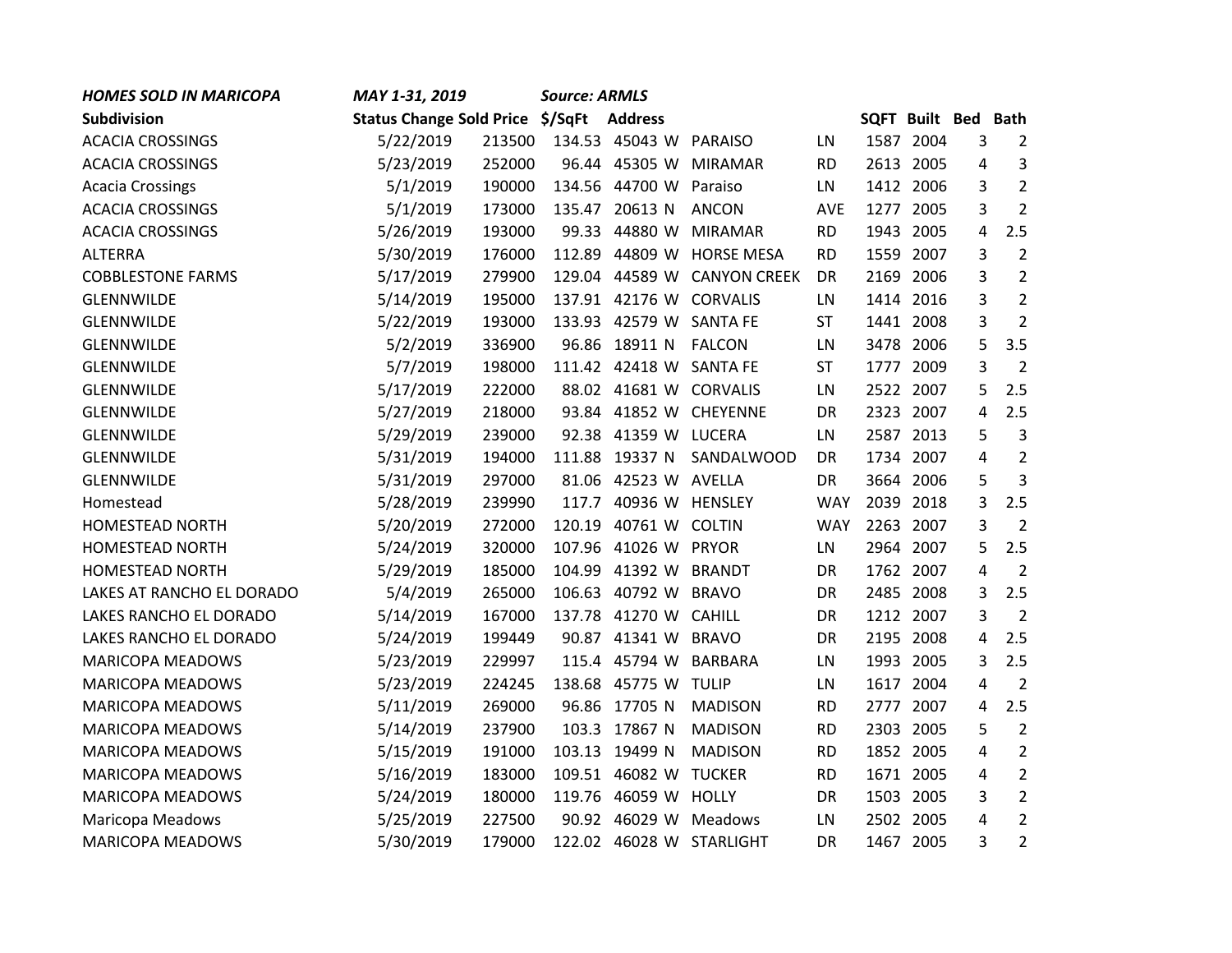| <b>MARICOPA MEADOWS</b>     | 5/31/2019 | 208000 | 114.28 18495 N         | <b>MILLER</b>            | <b>WAY</b>  |           | 1820 2005 | 4              | 3              |
|-----------------------------|-----------|--------|------------------------|--------------------------|-------------|-----------|-----------|----------------|----------------|
| <b>MARICOPA MEADOWS</b>     | 5/23/2019 | 255000 | 85.88 19322 N          | <b>KARI</b>              | LN          |           | 2969 2006 | 6              | 3              |
| <b>MARICOPA MEADOWS</b>     | 5/30/2019 | 220000 | 100.36 45719 W         | WINDMILL                 | DR          |           | 2192 2006 | 4              | 3              |
| <b>MARICOPA MEADOWS</b>     | 5/30/2019 | 205000 | 112.63 46027 W         | <b>GUILDER</b>           | <b>AVE</b>  |           | 1820 2005 | 4              | 3              |
| <b>MARICOPA MEADOWS</b>     | 5/30/2019 | 190000 | 90.48 45504 W          | DUTCHMAN                 | DR          |           | 2100 2005 | 4              | 2              |
| <b>PALO BREA</b>            | 5/23/2019 | 295000 |                        | 91.95 44033 W PALO ABETO | DR          |           | 3208 2007 | 4              | 3.5            |
| PALO BREA                   | 5/31/2019 | 295000 |                        | 86.82 44053 W PALO ABETO | DR          |           | 3398 2006 | 4              | 3.5            |
| PARCEL 3 AT HOMESTEAD NORTH | 5/21/2019 | 225000 | 88.96 41101 W          | SANDERS                  | <b>WAY</b>  |           | 2529 2007 | 4              | 3              |
| <b>PROVINCE</b>             | 5/22/2019 | 254000 | 114.31 20509 N         | ENCHANTMENT              | <b>PASS</b> |           | 2222 2005 | 2              | $\overline{2}$ |
| <b>PROVINCE</b>             | 5/4/2019  | 283500 | 167.75 42922 W         | MALLARD                  | <b>RD</b>   |           | 1690 2018 | $\overline{2}$ | $\overline{2}$ |
| <b>PROVINCE</b>             | 5/25/2019 | 295000 | 129.56 42792 W         | <b>KINGFISHER</b>        | DR          |           | 2277 2006 | $\overline{2}$ | $\overline{2}$ |
| <b>PROVINCE</b>             | 5/24/2019 | 300000 | 129.76 20953 N         | <b>GET AROUND</b>        | DR          |           | 2312 2006 | $\overline{2}$ | 3              |
| <b>PROVINCE</b>             | 5/1/2019  | 366000 | 156.61 42264 W         | <b>RUMMY</b>             | <b>RD</b>   |           | 2337 2007 | 3              | 3.5            |
| <b>PROVINCE</b>             | 5/1/2019  | 269900 | 128.64 20302 N         | Harmony                  | <b>PASS</b> | 2098 2004 |           | $\overline{2}$ | $\overline{2}$ |
| <b>PROVINCE</b>             | 5/16/2019 | 299000 | 169.69 20282 N         | <b>OXBOW</b>             | LN          |           | 1762 2006 | $\overline{2}$ | $\overline{2}$ |
| <b>PROVINCE</b>             | 5/16/2019 | 385000 | 165.59 41673 W         | <b>HARVEST MOON</b>      | DR          |           | 2325 2016 | 3              | 2.5            |
| RANCHO EL DORADO            | 5/24/2019 | 360900 | 88.74 21839 N          | <b>GREENWAY</b>          | DR          |           | 4067 2002 | 5              | 3.5            |
| RANCHO EL DORADO            | 5/1/2019  | 192000 | 114.14 43694 W         | <b>BEDFORD</b>           | DR          |           | 1682 2002 | 3              | $\overline{2}$ |
| RANCHO EL DORADO            | 5/1/2019  | 175000 | 105.29 21398 N         | <b>DUNCAN</b>            | <b>DR</b>   |           | 1662 2002 | 3              | 2              |
| RANCHO EL DORADO            | 5/8/2019  | 360000 | 127.93 43350 W         | <b>DESERT FAIRWAY DR</b> |             |           | 2814 2003 | 4              | 2.5            |
| RANCHO EL DORADO            | 5/9/2019  | 185000 | 124.91 41580 W         | SUNLAND                  | <b>DR</b>   |           | 1481 2004 | 3              | $\overline{2}$ |
| RANCHO EL DORADO            | 5/17/2019 | 188000 | 111.44 21510 N         | <b>DUNCAN</b>            | DR          |           | 1687 2002 | 3              | $\overline{2}$ |
| RANCHO EL DORADO            | 5/17/2019 | 316500 | 115.55 22077 N         | <b>KINGSTON</b>          | DR          |           | 2739 2003 | 4              | 2.5            |
| RANCHO EL DORADO            | 5/25/2019 | 225000 | 97.31 21782 N          | <b>ALLEN</b>             | <b>CT</b>   |           | 2312 2003 | 4              | $\overline{2}$ |
| RANCHO EL DORADO            | 5/29/2019 | 167000 | 130.37 42358 W Sunland |                          | DR          |           | 1281 2003 | 3              | $\overline{2}$ |
| RANCHO EL DORADO            | 5/31/2019 | 265000 | 114.66 22335 N         | VARGAS                   | DR          |           | 2311 2004 | 4              | $\overline{2}$ |
| RANCHO EL DORADO            | 5/31/2019 | 208000 | 119.54 42012 W         | <b>COLBY</b>             | DR          |           | 1740 2006 | 3              | $\overline{2}$ |
| RANCHO EL DORADO            | 5/31/2019 | 249000 | 128.48 43554 W         | <b>HILLMAN</b>           | DR          |           | 1938 2002 | 3              | $\overline{2}$ |
| RANCHO EL DORADO            | 5/31/2019 | 260000 | 112.45 43644 W         | HILLMAN                  | DR          |           | 2312 2002 | 3              | $\overline{2}$ |
| RANCHO EL DORADO            | 5/31/2019 | 189000 | 112.03 43907 W ELM     |                          | DR          |           | 1687 2002 | 4              | $\overline{2}$ |
| RANCHO MIRAGE               | 5/14/2019 | 249900 | 90.87 19323 N          | PICCOLO                  | DR          |           | 2750 2012 | 4              | 2.5            |
| <b>SENITA</b>               | 5/1/2019  | 275000 | 73.62 42777 W Kristal  |                          | LN          |           | 3735 2007 | 5              | 3              |
| <b>SENITA</b>               | 5/1/2019  | 230000 | 103.56 42872 W         | <b>ESTRADA</b>           | <b>ST</b>   |           | 2221 2007 | 4              | 3              |
| <b>SENITA</b>               | 5/18/2019 | 260000 | 69.59 42751 W ARIZONA  |                          | AVE         |           | 3736 2007 | 5              | 3              |